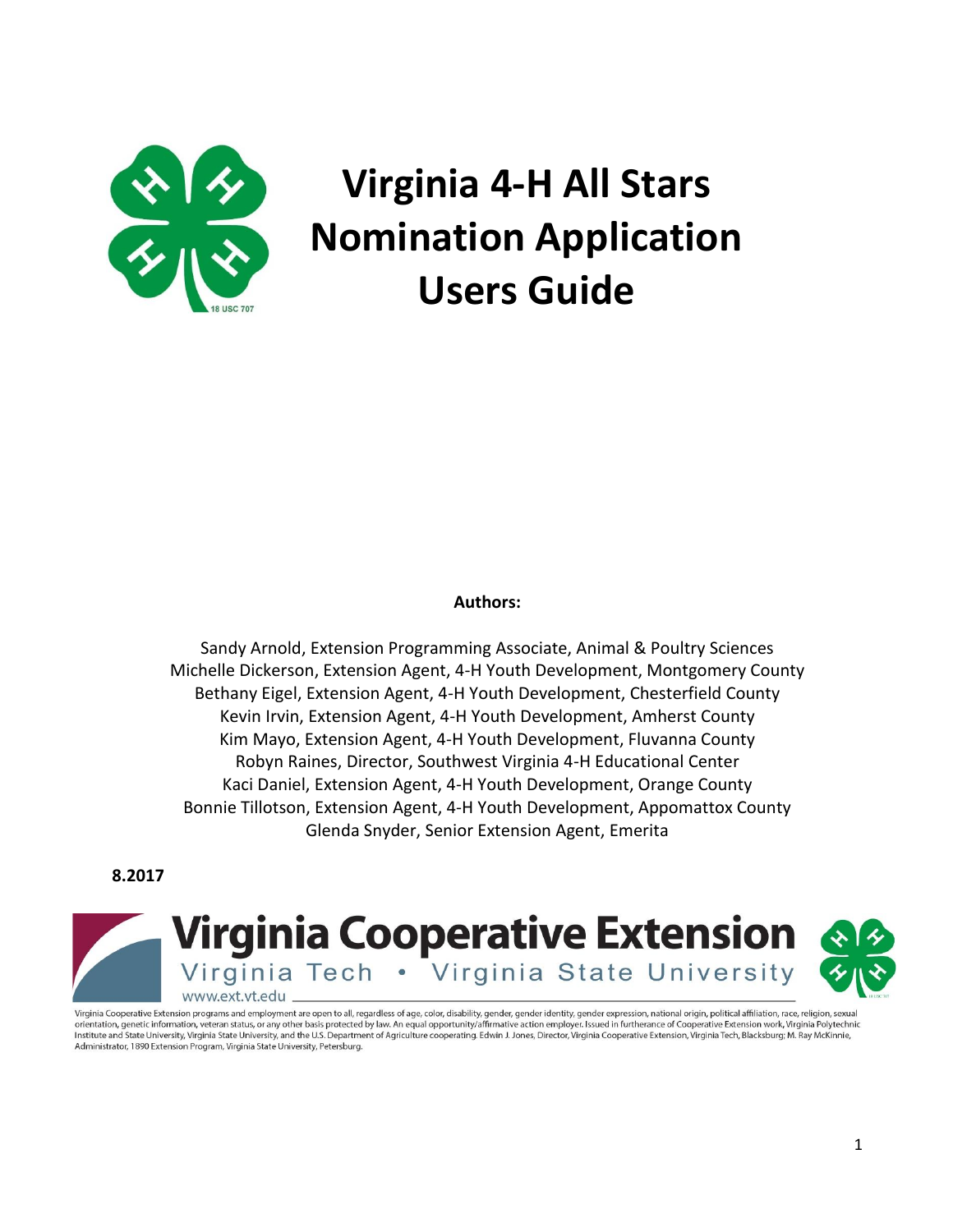# **Virginia 4-H All Stars Nomination Form – Users Guide**

Entries should be listed in chronological order from first years to most recent years of participation, using first year of participation as the starting point. Use the following format to indicate the years of participation: *Activity, Event, or Accomplishments, number of years of participation: list of years of participation or range of years of participation*. When listing a year of participation, use the 4-H year ending on September 30. For example, listing "2015" for a project would indicate that the project was completed in the October 1, 2014 to September 30, 2015 year.

## **Section 1 – Club or Unit Learning Experiences:**

List learning experiences through participation in 4-H events. List event name, location (city, state), and year. Be specific in describing the event. If you participated in a learning experience for multiple years, list all the years for which you participated.

Examples:

Natural Science Museum Tour with 4-H Cloverways Club, Green City, VA, 1: 2013 Charlestown Race Track Field Trip, Cloverdale, WV, 1: 2014 Southern States Feed Mill Field Trip, Green City, VA, 1: 2014 4-H Livestock Club Farm Tour to Clover Fields Farm, Clover City, VA, 2: 2014 and 2015 Basket Weaving Workshop, Clover County 4-H Day Camp, Cloverville, VA, 1: 2016 Junior 4-H Camp Teen Counselor Training, 4-H Teen Clover Club, Clover City, VA, 1: 2016

# **Section 2 – Out of Unit Learning Experiences:**

Out of Unit event takes place when another Extension unit is involved or could be outside of the unit boundaries. List event name, location (city, state), and year. If you participated in a learning experience for multiple years, list all the years for which you participated.

Examples:

Junior 4-H Camp, Jamestown 4-H Center, 3: 2104-2016

4-H Day at the State Capitol with 4-H Teens for Action Club, Richmond, VA, 3: 2014, 2016, and 2017

Block & Bridle Horse Judging Clinic, Blacksburg, VA, 2: 2014 and 2016

Teen Cluster Training and Leadership Day, Clover and 4-H Leaf Counties, Green Leaf, VA, 3: 2014- 2016

State 4-H Congress, Week Delegate, Virginia Tech, Blacksburg, VA, 2: 2015 and 2016

State Fair Field Trip with 4-H Leaf and Greendale 4-H Clubs, Doswell, VA, 1: 2015

WHEP Competition Workshop, State 4-H Congress, Virginia Tech, Blacksburg, VA, 1: 2016

Citizenship Washington Focus, National 4-H Center, Chevy Chase, MD, 1: 2016

National 4-H Congress, Atlanta, GA, 1: 2016

Teen and Adult Leader Training (TALT), W. E. Skelton 4-H Center, Wirtz, VA, 1: 2016

Statewide Teen Weekend, Northern Virginia 4-H Center, Front Royal, VA, 1: 2017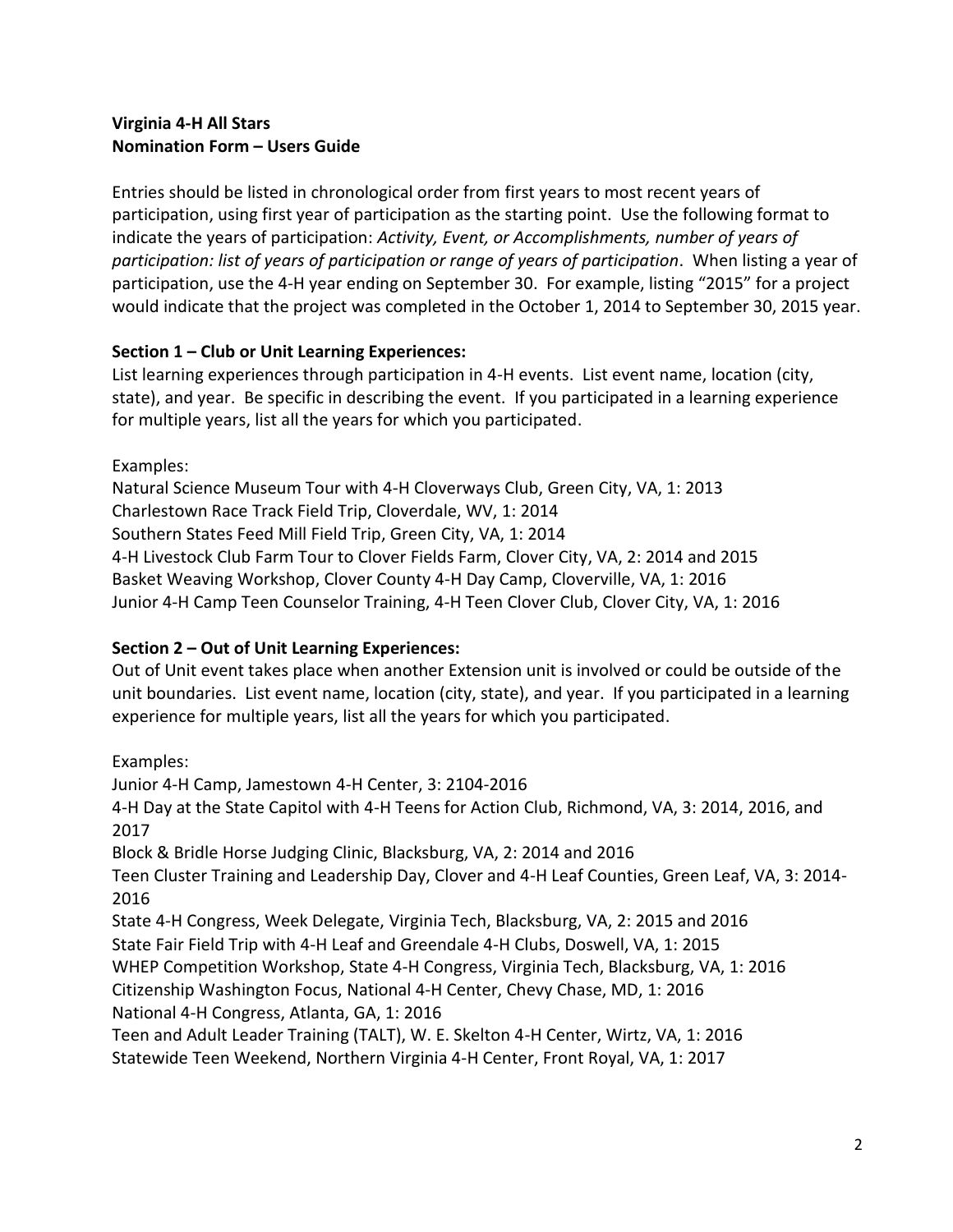## **Section 3 – Club Membership:**

List the club(s) and year(s) of membership.

Examples: Town and Country 4-H Cloverbud Club, 3: 2009-2011 Green Clover County 4-H Livestock Club, 5: 2011-2015 Teens United 4-H Club, 2: 2015 and 2017

#### **Section 4 – Projects:**

List the 4-H projects and years where you were enrolled, completed and acquired usable skills and knowledge. 4-H projects are a series of defined learning experiences in one curriculum/topic area including at least six hours of educational instruction and should include goals, documentation of learning activities, project reflection, and project evaluation. Projects **are not** single activities or events. Projects also include formal record or project books or other unit-level documentation. A "shooting education portfolio" is equal to a project. The All Star nomination form includes a space for project verification. The county 4-H Agent, staff, or volunteer should sign off on each project verifying that all are legitimate and fit the project definition above.

#### Examples:

Plant and Soil Science, Literature in the Garden, 2: 2008 and 2009 Horse and Pony, Introduction to the Horse, 1: 2009 Senior Horse Project, 3: 2009-2011 Science, Engineering, and Technology, Aerospace, 1: 2010 Citizenship, My Heritage, 2: 2011 and 2012 Junior Stockmen's Contest, 4: 2012-2015 Citizenship, My Government, 3: 2013-2015 In School STEM Project, 1: 2014 Self-Determined Project with Clover County 4-H SPIN Club, Colonial Virginia History, 1: 2016

#### **Section 5 – Portfolios:**

A 4-H portfolio is a professional compilation of a member's entire 4-H career. It is NOT a scrapbook. It includes components such as a cover page, table of contents, resume, reflective essay of one's 4-H career, project record book(s), and project information. These documents are those that are a comprehensive showing of your entire 4-H career including projects, activities, leadership and service. Portfolios submitted for National 4-H Congress interviews will count in this section. Include level submitted (Unit and/or State) and Year(s)

Examples:

Submitted for 4-Leaf County Achievement Night Award, 1: 2013 Submitted for State 4-H Horse Show Portfolio Competition, 1: 2014 Submitted at State 4-H Congress for consideration to become a National 4-H Congress Delegate, 1: 2015 and 2016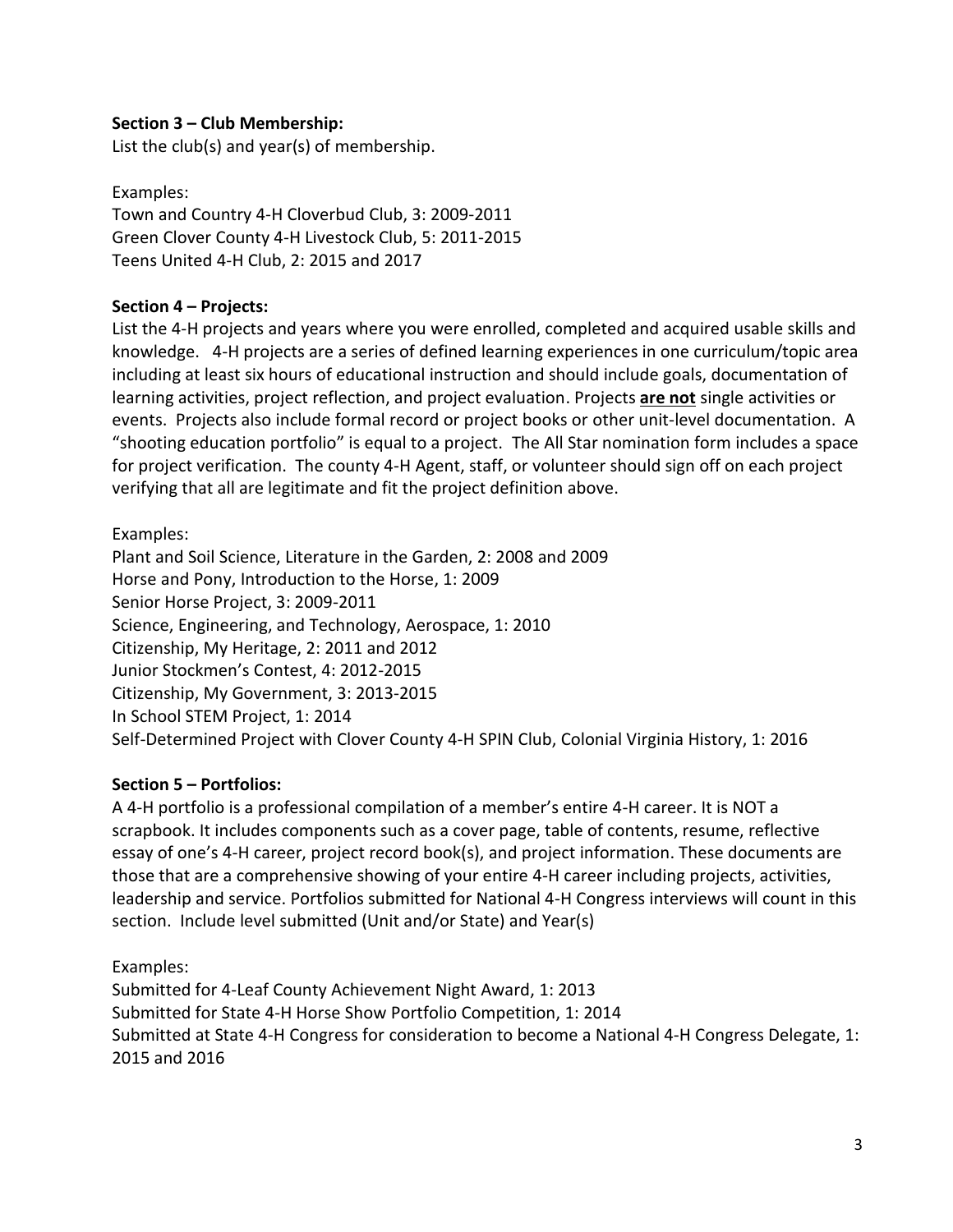## **Section 6 – Officer Positions or Committee Chairs:**

*Club or Unit Level - List officer or chairman position, club or group, year.*

Examples:

Secretary, 4-H Millennium STEM Club, 1: 2010 President, 4-H Millennium STEM Club, 1: 2011 Chair, Recreation Committee, 4-H Sewing Club, 1: 2015 Chair, Stall Decorating Committee for State 4-H Horse Show, Green County 4-H Club, 1: 2015 Chair, Fundraising Committee, 4-H Green Clovers Club, 2: 2015 and 2016 President, Teens Honor Club, 1: 2016

*District or State Level - List officer or chairman position, club or group, year.* 

Examples:

Chair, Evening Programs Committee, Teen Advisory Board, Southwest 4-H Center, 1: 2014 Educational Clinics Committee Chair, Green Valley Horse Show, 1: 2015 Ambassador, Southeast District, 4-H State Cabinet, 1: 2015 Vice President, 4-H State Cabinet, 1: 2016

## **Section 7 – Committee Membership, Program Planning, or Assistance with Short-term Program Activities**

List committee or event, your specific role or responsibilities, and year

#### *Unit level assignments*

Examples:

Christmas Parade Float Committee, 4-H Clover Horse Club, helped to decorate club float for county Christmas parade, 3: 2012, 2013, and 2015

Fundraising Committee, Town & Country 4-H Club, helped with Tractor Supply fundraising drive, 4: 2013-2016

Teen Assistant, Holiday Fun 4-H Day Camp, 1: 2015

Green County 4-H Horse Camp Planning Committee, helped to plan horse camp activities, 1: 2015 4-Leaf Senior Club Drill Team Decorations Committee, helped with preparing decorations for club drill team, 2: 2016 and 2017

Achievement Night Planning Committee, represented the Livestock Club on this committee, offered input on the program agenda, and assisted with set-up on the night of the program, 1: 2016

Share-the Fun Committee, helped as stage crew for county Share-the-Fun Contest, 1: 2016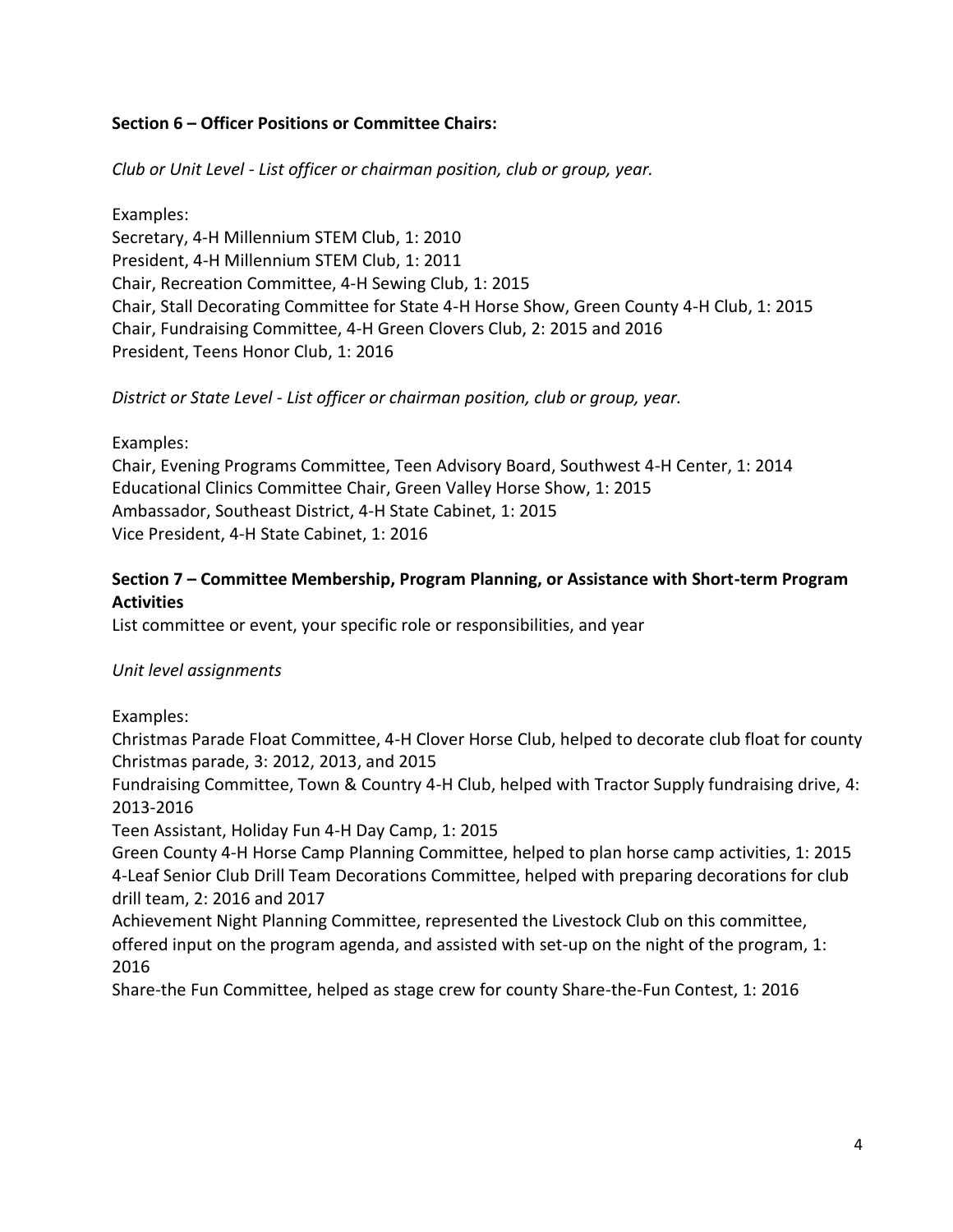# *District/State/National assignments*

# Examples:

National WHEP Contest Entertainment, provided entertainment for Awards Banquet at the 2004 National WHEP Invitational hosted by Virginia, Virginia Tech, Blacksburg, VA, 1: 2004 Northern District Presentation Contest, helped with organizing and awarding ribbons, 3: 2012- 2014

Statewide Teen Weekend Recreation Committee, assisted with planning recreational activities and games for 2015 Statewide Teen Weekend held at Holiday Lake 4-H Center, 1: 2015

# **Section 8 – Teen Leadership of a club, project group or other long-term program:**

List club or project group, your specific role or responsibilities, and year

## Examples:

Six Easy Bites Project, led project for juniors in our home-school club including planning project activities, teaching project content, and leading project activities, 1: 2014 Horse Judging Teen Leader, led educational activities to prepare the Green Clovers 4-H club members for the Block & Bridle and State Horse Judging competitions, 2: 2015 and 2016 Cloverbud Leader for SPIN Club, led Cloverbud activities during county 4-H SPIN Club while juniors were working on Aerospace project, 1: 2016

# **Section 9 – 4-H Camp Leadership: Teen Leader, Counselor-in-Training, or Special Leadership Role:**

List camp, title or role, and year

# Examples:

Green Clover and 4-Leaf Counties Junior 4-H Camp, Counselor-in-Training, 1: 2013 Clovers County Junior 4-H Camp, Teen Counselor, 3: 2014-2016 Green Forbs County Junior 4-H Camp, Little Fox, 1: 2014 Green Clover and 4-Leaf Counties Junior 4-H Camp, Big Coyote, 1: 2015 Big Clovers County Junior 4-H Camp, Teacher, Arts & Crafts Class, 1: 2015 Northern District Horse Camp at NOVA, Counselor, 2: 2016 and 2017 Green Forbs Junior 4-H Camp, Eagle, 1: 2016 Holiday 4-H Center Cloverbud Camp, Teen Leader, 1: 2016

# **Section 10 – Recruitment & Promotion of 4-H:**

List talks to civic groups, individuals, media appearances, programs, interviews, news articles, parades, informational exhibits, social media, face-to-face contacts. List Description of recruitment or promotion activity, year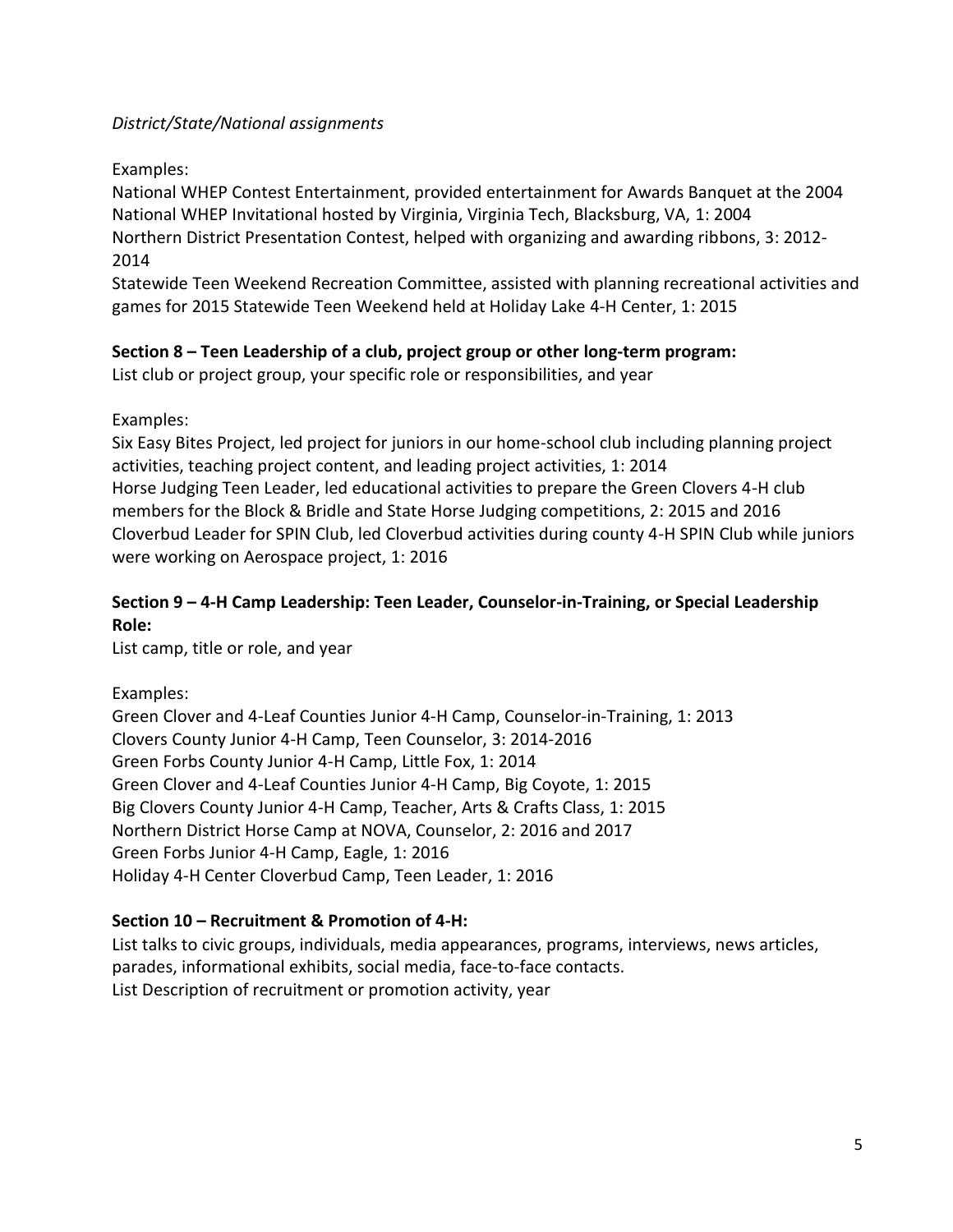Examples:

Presentation to the Board of Supervisors about activities for the Cloverway Junior Club, 1: 2013 Appearance on WDBJ7 Morning Segment for National 4-H Week representing Adventures Home School Club, 1: 2014

4-H Teen Club booth for Heritage Day Festival, developed 4-H exhibit board and talked with Heritage Day visitors about 4-H and our 4-H club, 1: 2014

Green City Christmas Parade, Green Clovers 4-H Club Float, 1: 2014

Big Clovers 4-H Club booth at the Green County Fair, designed promotional exhibit, 1: 2015 Designed winning t-shirt design for the State 4-H Horse Show, 1: 2015

Presentation to the Farm Bureau about the Greendale 4-H Livestock Club activities, 2: 2015 and 2016

4-H Scores Big in State Shooting Competition, Cloverville News Messenger (September 28, 2015), wrote and submitted news article to promote the Greenleaf Sharpshooters Club, 1: 2015 Generation Next Teen Club Facebook Page, developed Facebook page to promote our county teen club, 1: 2016

# **Section 11 – Competitive Events with Live Judging**

Competitive Events with Live Judging: Public Speaking, Presentations, Fashion Revue, Demonstrations, Share-the –Fun, Shooting Education, Robotics and Judging events: Livestock, Forestry, Soils, Dairy, Horse, Poultry & Egg Grading, Meats, Hippology, Stockman's & LifeSmarts, Science Fair, Horse & Livestock Shows, Food Challenge, WHEP, Table Setting, Extemporaneous Speaking, Radio Spot, Chicken Que, Egg Cookery, Beef Ambassador, Horse Bowl, First Lego League, etc.. Entries can include those in open shows or events if the 4-H'er participated in the show or event as part of their 4-H project. For example, if a unit 4-H club organized participation in an open show or event as part of a 4-H club activity with 4-H members participating as part of their overall 4-H project goals, etc.

*Club or Unit Events - List name of competition, club, year*

Examples:

Spotsylvania County Presentation Contest, Home-School Club, 4: 2012-2015 Hippology Contest, Greenville Rough Riders, 1: 2016 Clovers County Science Fair, STEM Club, 1: 2016

*Area, District, State Events – List name of competition, location, year*

Examples:

PD4 Area Presentation Contest, Clover City, VA, 2: 2013 and 2014 4-Leaf County Fair Livestock Show, Fincastle, VA, 4: 2013-2016 Beef Ambassador Contest, State 4-H Congress, Virginia Tech, Blacksburg, VA, 1: 2015 State 4-H Congress Presentation Contest, Virginia Tech, Blacksburg, VA, 1: 2016 State 4-H Horse Show Drill Team Competition, Lexington, VA, 1: 2016 State 4-H Livestock Judging Competition, Doswell, VA, 1:2016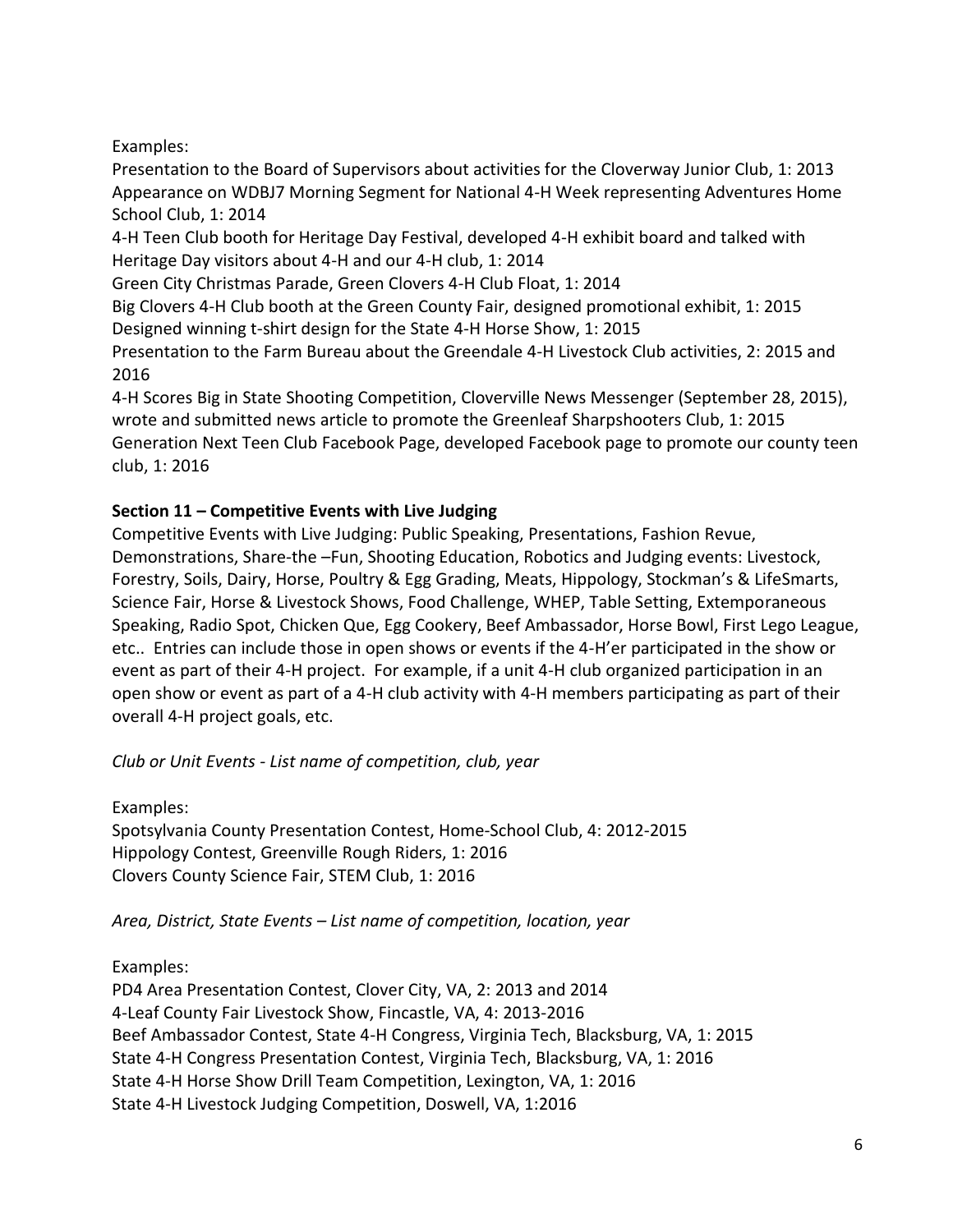State 4-H Equismartz Horse Bowl, Doswell, VA, 2016

*Regional (multi-state), National, or International Events – List name of competition, location, year*

Examples: National WHEP Contest, Madison WI, 1: 2006 Western National Roundup Livestock Judging Competition, Denver, CO, 1: 2012

## **Section 12: Competitive 4-H EXHIBITS**

4-H Exhibits - Entries that are judged, but not in person: Home Arts, Dairy Month Posters, Photography, Sewing, etc. Entries can include those in open shows or events if the 4-H'er participated in the show or event as part of their 4-H project. For example, if a unit 4-H club organized participation in an open show or event as part of a 4-H club activity with 4-H members participating as part of their overall 4-H project goals, etc.

*Club or Unit Events - List name of competition, club, year*

Examples: Dairy Month Poster Contest, Go Green Club, 1: 2014 Home Arts, 4-Leaf County Fair, 1: 2014 Photography, Greenway County Fair, 1: 2014 Sewing, 4-H Leaf Youth Fair, 1: 2015 Baked Goods, Big Green County Fair, 1: 2015 Fair 4-H Scrapbook, Greenville Youth Fair, 2: 2015 and 2016 Green Valley Elementary School Character Counts Poster Contest, 1: 2016

*Area, District, State Events – List name of competition, location, year*

Examples:

Dairy Month Poster Contest, State 4-H Congress, Virginia Tech, Blacksburg, VA, 1: 2014 4-H Horseless Horse Show, Greendale High School, Greenville, VA, 1: 2014 Virginia State Fair AgriScience Poster Contest, Dowsell, VA, 1: 2014 Home Arts, Green Valley Fair, Green City, VA, 1: 2014 State 4-H Horse Show Photography Contest, Lexington, VA, 3: 2014-2016 Photography, Green Valley Fair, Green City, VA, 2: 2014 and 2015 Sewing, Virginia State Fair, Richmond, VA, 1: 2015 Baked Goods, Green Clover Area Fair, Greenview, VA, 2: 2015 and 2016 Gardening, Virginia State Fair, Richmond, VA, 1: 2016

## **Section 13 - Blue Danish Ribbons (4-H)**

List BLUE ribbons only. List the competition, level or location, and year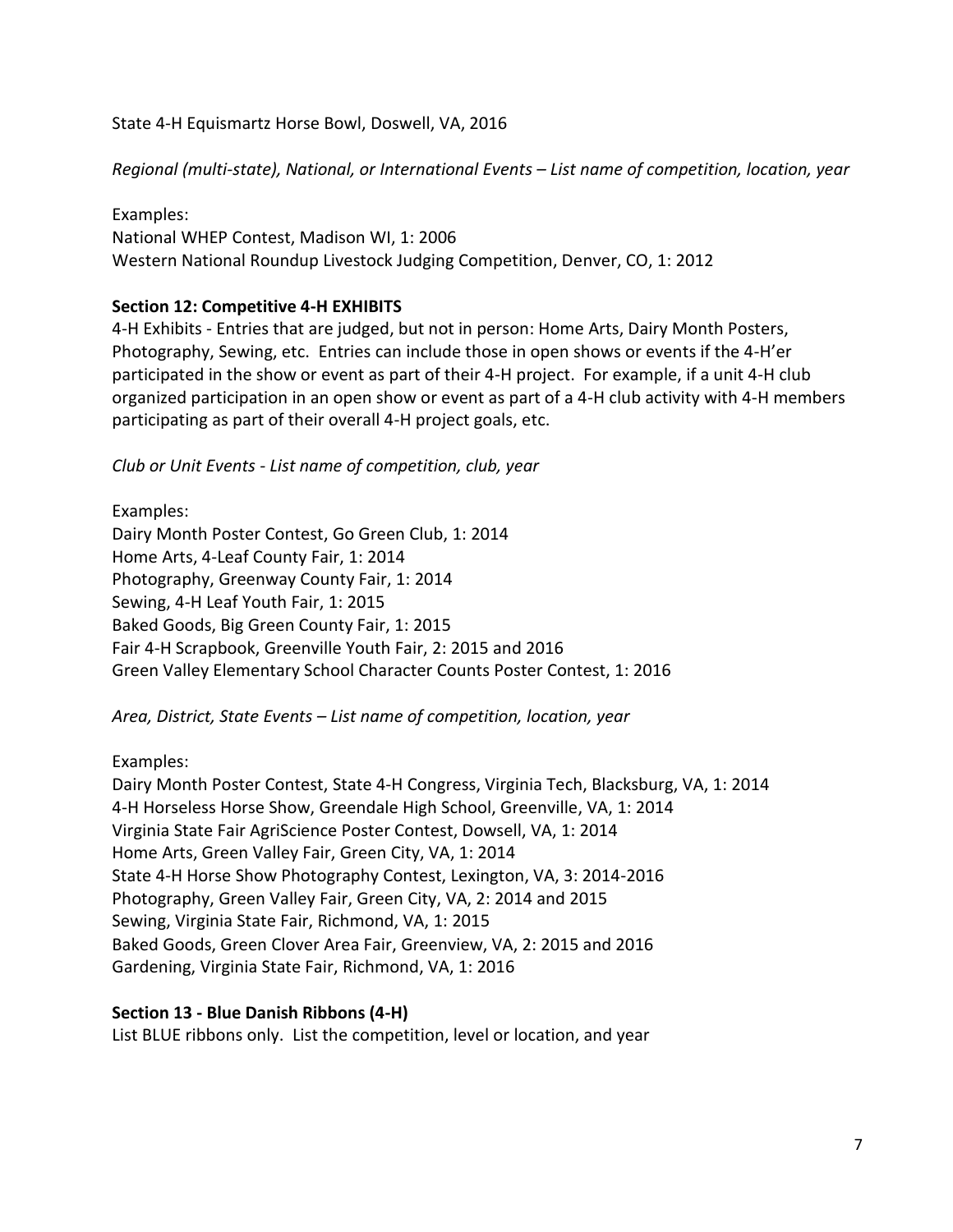# Examples:

Green County Presentation Contest, Green City, VA, 3: 2010, 2012, and 2013 Planning District 7 Public Speaking Contest, Clover City, VA, 3: 2012-2014 Northern District Public Speaking Contest, Greendale, VA, 1: 2014 Green County Area 4-H Livestock Show, Commercial Heifer Show, Green City, VA, 2: 2014 and 2015

Clover County 4-H Horse Project Book Competition, Greendale, VA, 1: 2015 Green Valley 4-H Fair Livestock Judging Contest, Greenridge, VA, 2: 2015 and 2016 State Shooting Education Competition, Rifle Silhouettes, Appomattox, VA, 1:2015 SW District Horse Judging Contest, Greenville, VA, 1: 2016

# **Section 14 – 4-H Awards & Recognition at Club or Unit Level**

This includes awards such as Honor Club Membership (can only count once), County Awards/Medals, "I Dare You" Award, Outstanding 4-H Member, etc. List the award, the competition or 4-H club/unit, and year.

Examples:

Outstanding Senior 4-H Member, Green Forbs County, 1: 2009 "I Dare You" Award, Greendale County, 1: 2009 Honor Club Membership, Clover City, 2: 2009 and 2010 Equine Science Project Medal, Green Forbs County, 1: 2010 Horse Judging Certificate, Big Green County Horse Judging Competition, 3: 2011-2013 Electricity Project Medal, Green County, 1: 2013 Outstanding 4-H Club Member, Go Green 4-H Club, 2014

**Section 15 – 4-H Awards & Recognition at Area, District, State, National, International Level**  This includes any awards that were given outside of the club or unit level.

*Area or District Awards: List the award, the competition or 4-H club/unit, and year*

Examples:

4-H Teen Counselor Golden Clover Award, 4-H Leaf and Clover Counties Junior Camp, 1: 2014 Purple Champion ribbon, Northern District Public Speaking contest, 1: 2014 Grand Champion Steer, Greenway Area 4-H Livestock Show, 2: 2015 and 2016

*State, National, or International Awards: List the award, the competition or 4-H club/unit, and year*

Examples:

First Place Archery, State 4-H Shooting Competition, 1: 2014 First Place, selected for Virginia 4-H Horse Judging A Team, Virginia 4-H Horse Judging Contest, 1: 2015 First Place Team to compete at National level, Virginia 4-H Food Challenge Contest, 1: 2016 Third Place Team, National 4-H Food Challenge Contest, 1:2016 Second Place Hippology, State 4-H EquiSmartz Contest, 1: 2016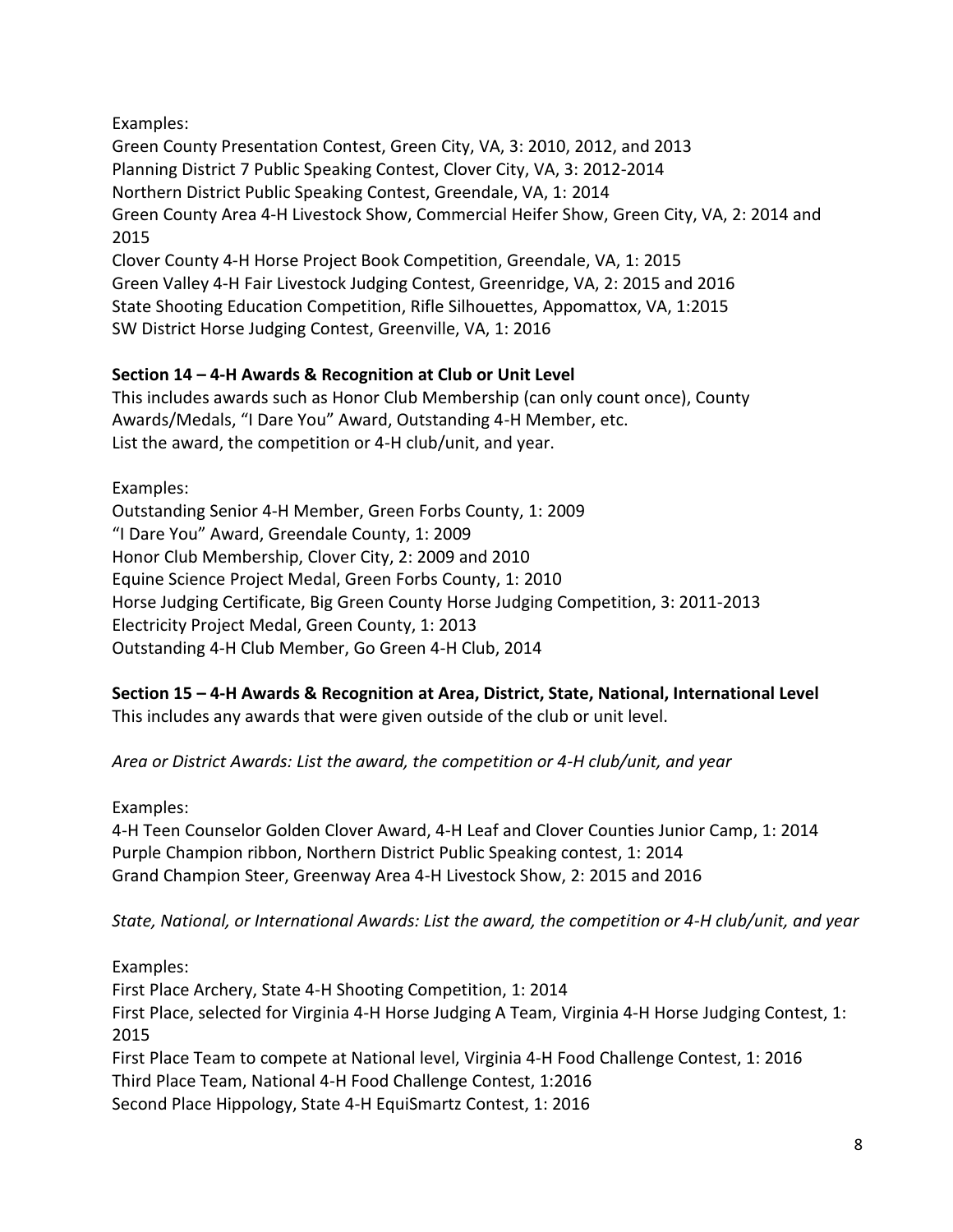## **Section 16 – 4-H Interstate Exchange Travel or Hosting**

List the exchange program or club, city and state, and specific dates

Examples: 4-H Interstate Exchange, Green Clovers 4-H Club, host family for Green City, Indiana delegate, June 15 – 22, 2015 4-H Interstate Exchange, Green Clovers 4-H Club, travel to Green City, Indiana, July 1 – 10, 2016

#### **Section 17 – 4-H International Exchange Travel or Hosting**

List the 4-H exchange program or club, locations, and specific dates

Examples -

4-H Japanese Exchange, Greenday County, host family for Tokyo, Japan delegate, July 20 – August 10, 2014

4-H FLEX, 4-H Leaf Exchange Club, academic year exchange host family, August 25, 2014 – May 25, 2015

4-H IFYE, Clover Leaf 4-H Teen Club, Teen Exchange Group member, Germany, July 5 – 20, 2015

#### **Section 18 - COMMUNITY SERVICE (performed with or without 4-H)**

List participation with charitable, cultural, historical and environmental groups on community service and improvement projects

List Description of service, organization, and year

Examples:

Worked with 4-H Leaf 4-H Club to assemble Haiti relief packages, 1: 2011 Creek Cleanup near school, Greenville Elementary School Fifth grade class, 2: 2012 and 2013 Read books to elderly patients in Greenridge Nursing Home, Battle of the Books Club, 1: 2013 Roadside litter pickup, Greenday Middle School SCA, 2: 2013 and 2014 Collected Canned Food at Football Games for local Food Bank, Clover 4-H Diversity Club, 1: 2014 Landscape project at Greenridge Community Center, Green Clovers 4-H Club, 1: 2015 Bake Sale for Relief effort to Mexico, Green City High School Spanish Club, 3: 2015-2017 Assisted with Rainbow Therapeutic Riding Center Annual Show, 1: 2015 Horse Check-in for Civil War Reenactment, 1: 2016 Planning and serving meals for Green City Homeless Shelter, 1: 2016 Made blankets for 4-H Millennium Teen Club Linus Blanket project, 2: 2016 and 2017 Played games with residents at the Greenville Senior Citizen Center, 1: 2016 Worked with Operation Turkey Thanksgiving Food Drive, 1: 2016 Green City High School Civics Club, placed wreaths with Wreaths across America National Cemetery, 1: 2017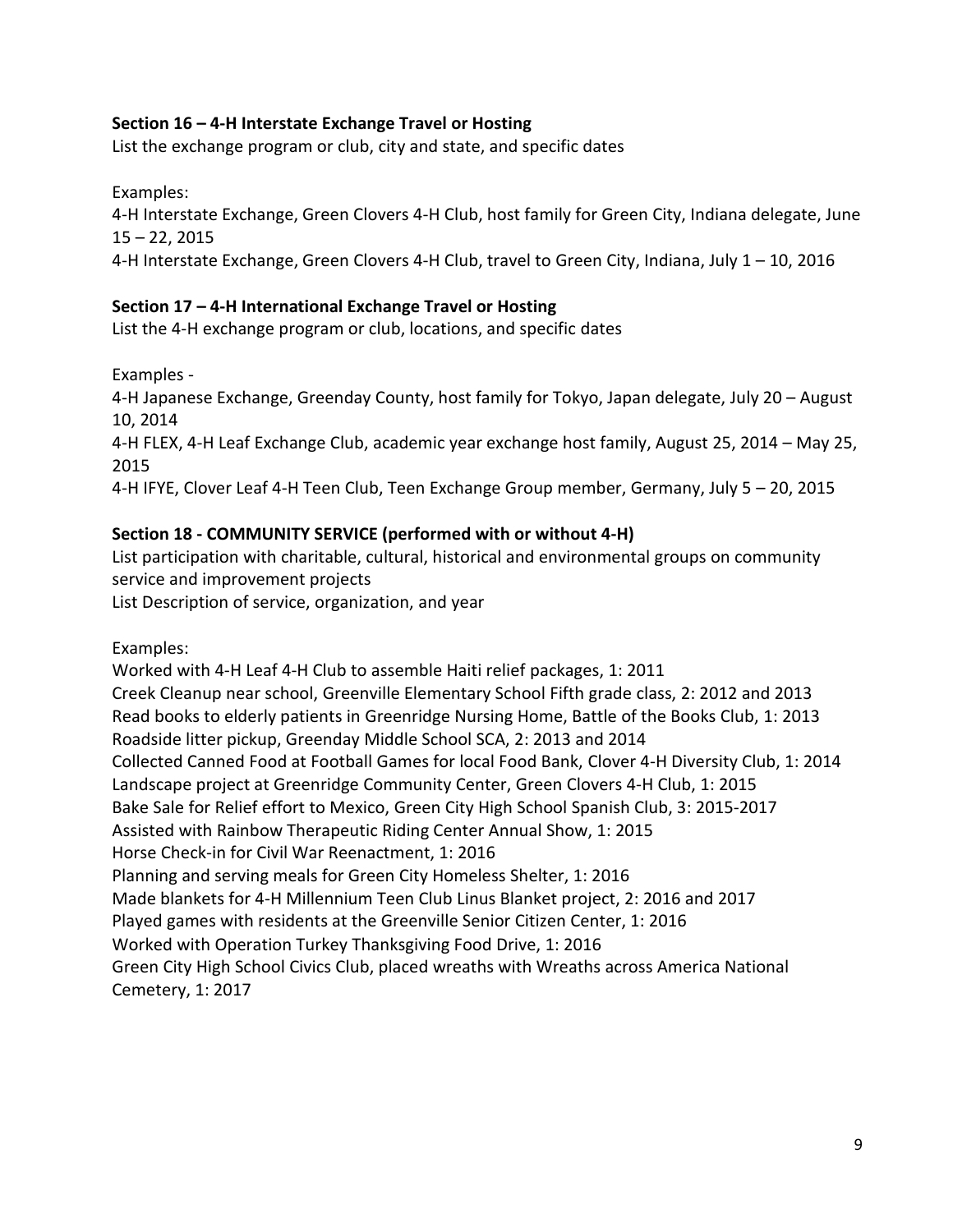## **Section 19 - State or Nationally Recognized CERTIFICATIONS**

Certifications received through 4-H programming or other sources. Be specific, do not use acronyms, spell entire name of certification. List title of certification, granting organization, and year

Examples: Babysitting, American Red Cross, 1: 2010 Junior Master Gardener, Virginia 4-H, 1: 2010 Hunter Safety Education, Game and Inland Fisheries, 1: 2012 Junior Master Food Volunteer, 1: 2012 Cardiopulmonary Resuscitation (CPR), American Red Cross, 2: 2013 and 2015 First Aid, American Red Cross, 1: 2014 Shooting Instructor Level 1, Virginia 4-H, 1: 2014 Horsemanship Skills, Virginia 4-H State Horse Program, 3: 2014-2016 Lifeguard, American Red Cross, 1: 2015 Driver's Education, Virginia Department of Motor Vehicles, 1: 2015 Workforce Readiness, Unit School system, 1: 2016

## **Section 20 - MEMBERSHIP OUTSIDE of 4-H**

List experiences/activities that you have participated in outside of 4-H. Be specific, do not use acronyms, spell entire name of club or organization. List organization, your role, year

Examples: Virginia Dressage Association, Northern VA Chapter, 6: 2012-2017 Boy Scouts, Member, 4: 2013-2016 Future Farmers of America (FFA), Member, 2: 2014 and 2015 Green City High School Spanish club, Member, 2: 2015 and 2016 Greendale Police Explorers, Member, 1: 2016 Clover City Middle School Soccer Team, Member, 2: 2016 and 2017

#### **Section 21 - Competitions Outside of 4-H**

Be specific, do not use acronyms, spell entire name of competition or event.

*Local or District Events - List name of competition, location, year*

Examples:

Greendale High School First Lego League Competition, Greendale, VA, 3: 2012-2104 Green County Team Soccer Matches, Green Leaf, VA, 4: 2010-2013 Junior Breeding Heifer Show, Green County Fair, Greenville, VA, 1: 2016 Awana Games, Green City Baptist Church, Green City, VA, 1: 2017